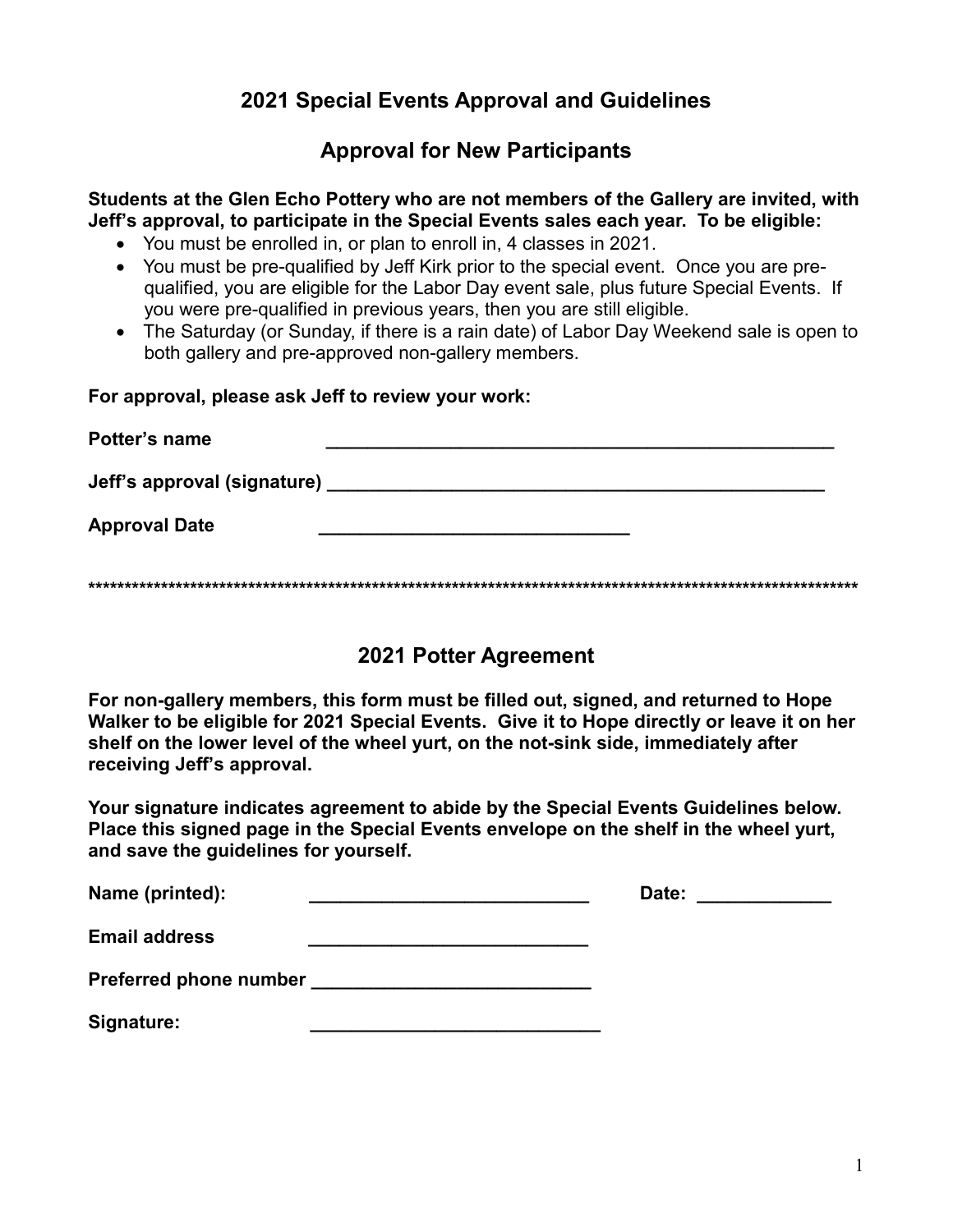# **Special Events Guidelines**

#### **Sign-Up and Participation**

Sign up sheets will either be posted in the wheel yurt or as a Google Sheet. All efforts will be made to accommodate your wishes for shift times, but please be flexible as it may become necessary to change assignments as we get closer to the event. Please write clearly to provide your e-mail address and cell phone number on the sign-up sheet so that you can receive important updates.

Non-gallery members must work one shift per day for each day of the event that you will have pots displayed. When you are working your shift, you are representing all the potters and all the pots. You are not there to sell your own inventory. You represent the entire Pottery. Be kind, be gentle, and have fun!

Event co-chairs or their designees will supervise all of the people who are working each shift. They are there to provide guidance, answer questions, assign people to inside or outside posts, schedule breaks, etc. Ask them for help as needed

#### **Pots: Number, Quality & Preparation**

- Pots may be made and fired outside of the Park for special events only. If pieces are made outside of Glen Echo Pottery, then Jeff must jury the line of work.
- Check your pots for quality: no cracks, flaws or seconds are allowed. You are representing yourself as well as Glen Echo Pottery. Also no fragile items.
- A maximum of 20 pots per potter may be displayed at the beginning of each day for special events. Depending on the number of people participating, size of pots, and the number of tables available, it is possible that all 20 pieces will not be displayed at one time but will be rotated in. No additional restocking may be done during the day. Space on the outdoor tables will be shared equitably among participants.
- No work priced below \$10 may be sold.
- Non-ceramic attachments that are an integrated feature of the decoration and/or function of the pot are allowed (e.g., shells or beads woven into the pot, reed handles, cork stoppers). Extraneous materials added to embellish pottery pieces are not allowed (e.g., flowers, utensils, written instructions, etc.)
- Pieces must be labeled and priced at home to make set up more efficient. Use tan 3/4 inch masking tape for the labels and affix them to the pot where they're readily visible. Labels should include price in dollars (no cents, and with \$ sign) centered on top, and below that your small inventory number (if desired, no # sign) and last name. The labels should be no longer than 1 inch (use an abbreviation of your name if necessary) and cut neatly. Fold over a corner or edge of the label for easy removal. Prices as marked on the pots are firm. No haggling is allowed during the sale.

#### **Pot Delivery**